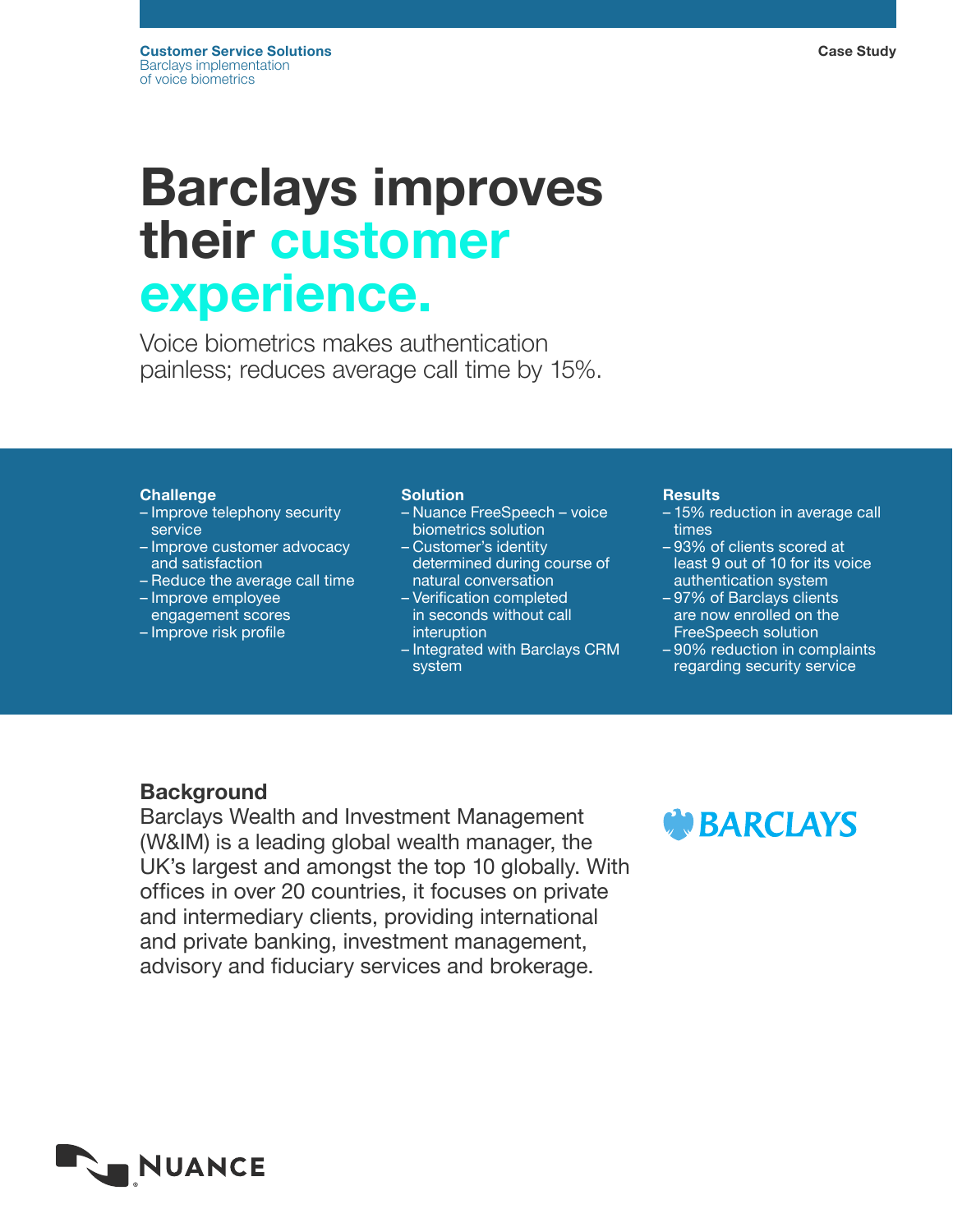"The use of Nuance's voice biometric technology has been integral in our mission to deliver an excellent customer experience. The customer and employee satisfaction results speak for themselves. We're looking forward to working with Nuance in the future to use voice biometrics to authenticate even more processes."

Anne Grim, Head of Global Client Experience, Barclays Wealth and Investment Management

"In our implementation of voice biometrics, we focused on the clients and carried out some really valuable focus groups to understand the issues. We found that between 7% and 10% of customers calling in were actually being rejected by the security processes, prior to voice biometrics. We ran some client satisfaction surveys after the implementation and clients rated the service at least 9 out of 10 in all cases, which translated into a customer advocacy rating of 60% – a significant uplift on our previous ratings."

Iain Hanlon, Client Experience and Strategy, Barclays Wealth and Investment Management

"Regardless of industry, standout customer service is going to be an important differentiator. Customers have the choice of a variety of channels, mobile, online, telephone and face-to-face, so technology like voice biometrics is critical to give the sense that we know our clients at all touchpoints."

Anne Grim, Head of Global Client Experience, Barclays Wealth and Investment Management

Barclays's passion towards the delivery of world class customer service and an outstanding client experience has been a key motivator in the decision to implement a passive voice biometrics solution for verification. As a result Barclays Wealth and Investment Management has become the first organization to use this technology globally to transform the client experience.

#### **Challenge**

Results from Barclays' client satisfaction research indicated that its clients wanted a better experience from the telephone channel security processes, reducing the time it takes to complete the authentication process for them to be authenticated before their query can be dealt with. Barclays' client service center-based relationship managers also voiced concerns about the process, explaining they did not feel comfortable asking their clients a comprehensive set of security questions when they had already established a relationship. Historically, clients could walk into a branch and be recognized by the manager by name; a major experience requirement for Barclays' solution would be to deliver the same easy,

personalized service experience in the most controlled, efficient and secure way possible.

On a broader scale, no single wealth manager has greater than a 7% share of the global market. Increasing the productive capacity of its relationship managers is critical to Barclays' ambitions to become one of the world's top five wealth managers. This focus is especially important when running an agent-only service center with no telephony automation, in which case optimizing the agent interaction is a major lever in scaling the business.

#### Solution

Barclays implemented FreeSpeech from Nuance Communications, an innovative speaker verification solution. The technology authenticates the caller while ensuring the flow of the call is not interrupted.

During the opening seconds of any call with an agent, Nuance's FreeSpeech voice biometrics solution checks a client's voice against a voiceprint they previously enrolled with Barclays, returning a verification result to the agent and – assuming it is positive – the Barclays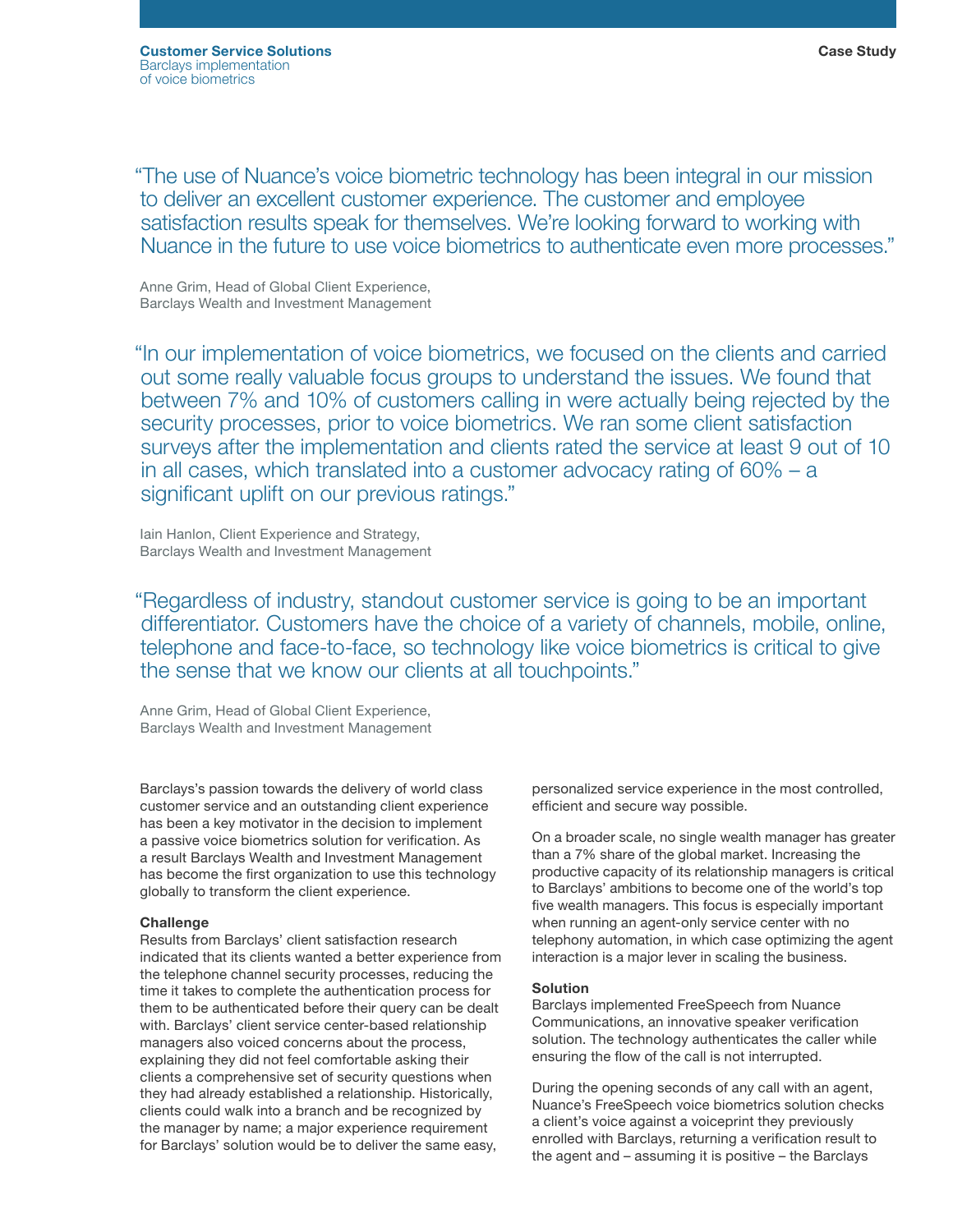"We chose Nuance for several reasons; firstly, they are the industry leaders and were able to provide us with several examples of successful implementations. The second benefit was about the ease of integration. The third piece was around the proof of concept that was delivered. This helped us to overcome some internal scepticism and really gain the confidence to move to a full deployment. And finally the strength of the Nuance team – the service they promised and delivered has been of high quality. I would definitely recommend Nuance FreeSpeech, it's more future-proof, more secure and it makes for a better experience for the client. It's really a win-win for everyone."

Anne Grim, Head of Global Client Experience, Barclays Wealth and Investment Management

"Over 65% of calls are now verified by voice biometrics and instead of having to wait two to seven minutes to be verified, the opportunity is now there to have a much better conversation with customers earlier in the experience. A big positive result is that we've had a 90% reduction in complaints regarding our security service since we've implemented voice biometrics."

Paul Scales, Customer Services Supervisor, **Barclays** 

CRM system loads the client's account management information instantaneously.

The experience benefits of this solution are numerous. The verification data is acquired passively in the background, eliminating cumbersome authentication questions. The process is also therefore completely non-intrusive and is content-independent, which minimizes the effort on both the customer and agent. The technology is also language- and accent-independent. The closeness of a match to the stored voiceprint is determined by subtly unique characteristics, such as vocal tract length and shape, pitch and speaking rate which contribute to more than one hundred evaluated characteristics.

The authentication process is now more secure. By its very nature, the speaker's voiceprint is unique and non-transferable, making the technique safer that any password-based or "challenge question" process.

#### Business benefits

The solution now enables Barclays to deliver the same experience and enhanced relationship that customers used to have with their bank when visiting in person. Barclays' aim is to have an agent answer each call and deal with the client in real time. Being able to identify the client in the background seamlessly using FreeSpeech while the customer is speaking, makes the identification process easy for the agent and painless for the customer.

Currently, over 57,000 Barclays' customers have opted for full enrollment in the system. Since the deployment went live in August 2012, on average of 65% of calls are now voice authenticated by the solution, allowing customers much easier access to check their balance or get updates on payments.

As its International Banking customers are automatically verified as they speak with a service center agent,